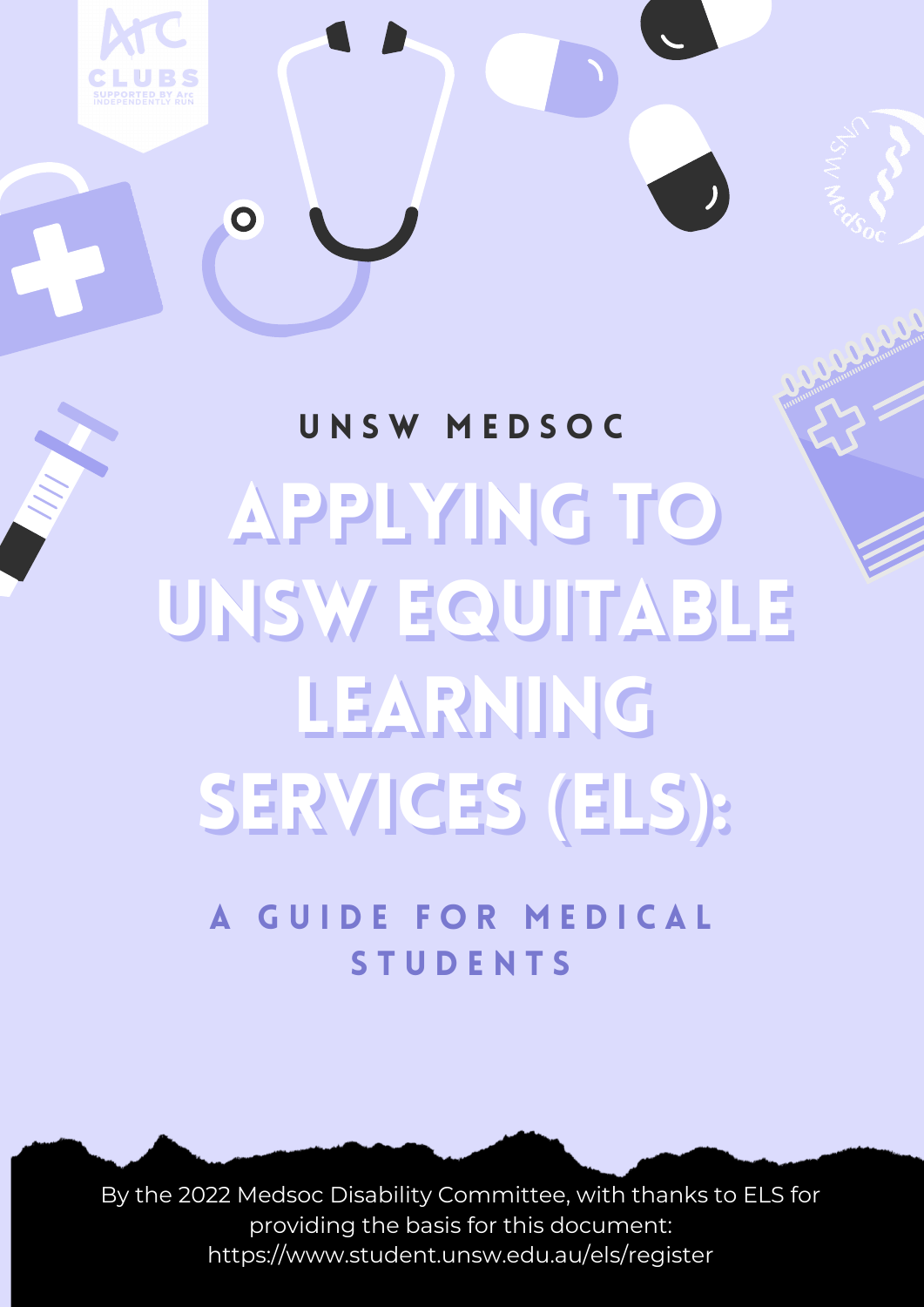

## *Table of Contents*

| <b>Introduction</b>                | $\mathbf{2}$ |
|------------------------------------|--------------|
| <b>Key Contacts &amp; Supports</b> | $\mathbf{2}$ |
| <b>HOW TO REGISTER WITH ELS</b>    | 3            |
| <b>Updating your Plan</b>          | 5            |
| <b>Using Your ELP</b>              | 6            |
| TL; DR?                            | 7            |
| <b>Frequently Asked Questions</b>  | 7            |

\_\_\_\_\_\_\_\_\_\_\_\_\_\_\_\_\_\_\_\_\_\_\_\_\_\_\_\_\_\_\_\_\_\_\_\_\_\_\_\_\_\_\_\_\_\_\_\_\_\_\_\_\_\_\_\_\_\_\_\_\_\_\_\_\_\_\_\_\_\_\_\_\_\_\_\_\_\_\_\_\_\_

## <span id="page-1-0"></span>**Introduction**

If you have a disability, chronic physical or mental health condition, or are the primary carer of a person with any of these, you may be eligible to register with Equitable Learning Services (ELS). If you have a short-term injury (e.g. a broken arm) that will affect your studies, you might also be able to access a temporary registration. If you're registered with ELS you can access reasonable adjustments to support you in your studies.

**Register early so you can have access to support when and if you need it!**

## <span id="page-1-1"></span>**Key Contacts & Supports**

If you have any questions, you can contact:

- The ELS team at [els@unsw.edu.au.](mailto:els@unsw.edu.au)
- MedSoc Disability Officers at [disability@medsoc.org.au](mailto:disability@medsoc.org.au)
- Catherine Marley (MedFac student wellbeing officer) at [c.marley@unsw.edu.au](mailto:c.marley@unsw.edu.au).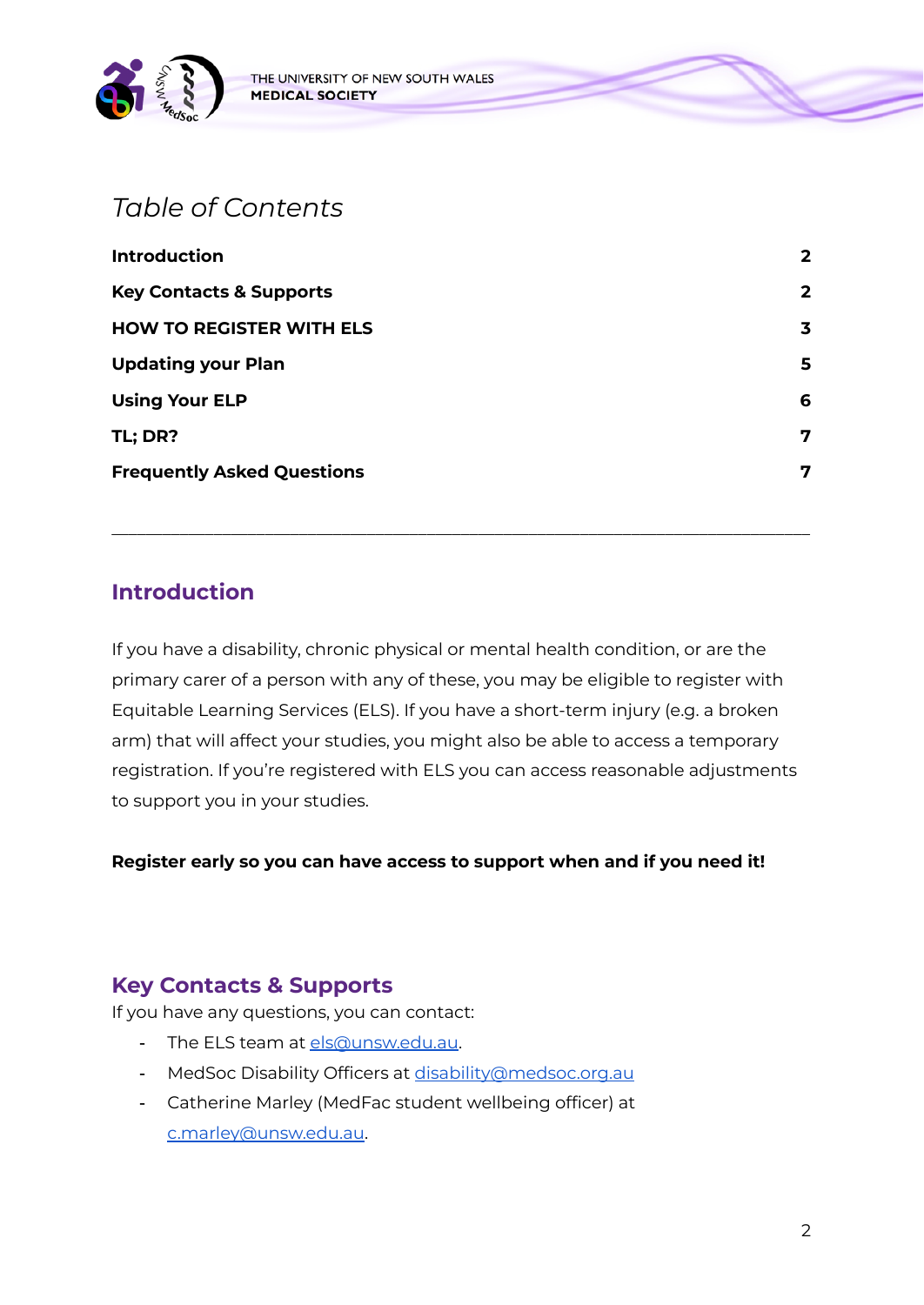

## <span id="page-2-0"></span>**HOW TO REGISTER WITH ELS**

- 1. **Go to <https://www.student.unsw.edu.au/els/register>** and read the requirements for ELS registration.
- 2. **Complete the registration form online**

[https://seadu-portal.unsw.edu.au/application/student-registration/Lists/Regi](https://seadu-portal.unsw.edu.au/application/student-registration/Lists/Registrations/NewForm.aspx) [strations/NewForm.aspx](https://seadu-portal.unsw.edu.au/application/student-registration/Lists/Registrations/NewForm.aspx) A partial screenshot of the page is shown below.

|                                                                                                                                                                                                                                                                                                                                                                                                                                                                                                                                                |  | <b>Student Registration</b> |              |  |
|------------------------------------------------------------------------------------------------------------------------------------------------------------------------------------------------------------------------------------------------------------------------------------------------------------------------------------------------------------------------------------------------------------------------------------------------------------------------------------------------------------------------------------------------|--|-----------------------------|--------------|--|
| Please complete the online registration form only after you have finalised your enrolment on myUNSW.<br>Do not complete the registration form between 12:00AM and 2:00AM as the form will not submit during these<br>hours.<br>. Please note that the maximum number of characters that can be filled in for any one question on this<br>Registration form is 500.<br>. Please do not try to upload your supporting medical documentation with the online form, Equitable<br>Learning Services will contact you by email for this information. |  |                             |              |  |
| <b>APPLICANT DETAILS</b>                                                                                                                                                                                                                                                                                                                                                                                                                                                                                                                       |  |                             |              |  |
| Student ID*                                                                                                                                                                                                                                                                                                                                                                                                                                                                                                                                    |  | Fmail                       | @unsw.edu.au |  |
| <b>Given Names</b>                                                                                                                                                                                                                                                                                                                                                                                                                                                                                                                             |  | Surname                     |              |  |
| Mobile Number*                                                                                                                                                                                                                                                                                                                                                                                                                                                                                                                                 |  |                             |              |  |
| Allow reminders to be sent via SMS?                                                                                                                                                                                                                                                                                                                                                                                                                                                                                                            |  |                             |              |  |
| <b>DOCUMENTATION</b>                                                                                                                                                                                                                                                                                                                                                                                                                                                                                                                           |  |                             |              |  |
| Are you able to supply current medical or professional documentation<br>∩ No<br><b>Yes</b><br>that outlines your disability and the impact it has on your studies? *                                                                                                                                                                                                                                                                                                                                                                           |  |                             |              |  |
| Please give reason why documents are unavailable:                                                                                                                                                                                                                                                                                                                                                                                                                                                                                              |  |                             |              |  |
|                                                                                                                                                                                                                                                                                                                                                                                                                                                                                                                                                |  |                             |              |  |

## **3. ELS will email you on your UNSW email to request your documentation.**

#### **4. Send through documentation to ELS.**

In terms of documentation, there are two options. You can either get a letter from a medical professional that fulfils the criteria below, or you can ask your medical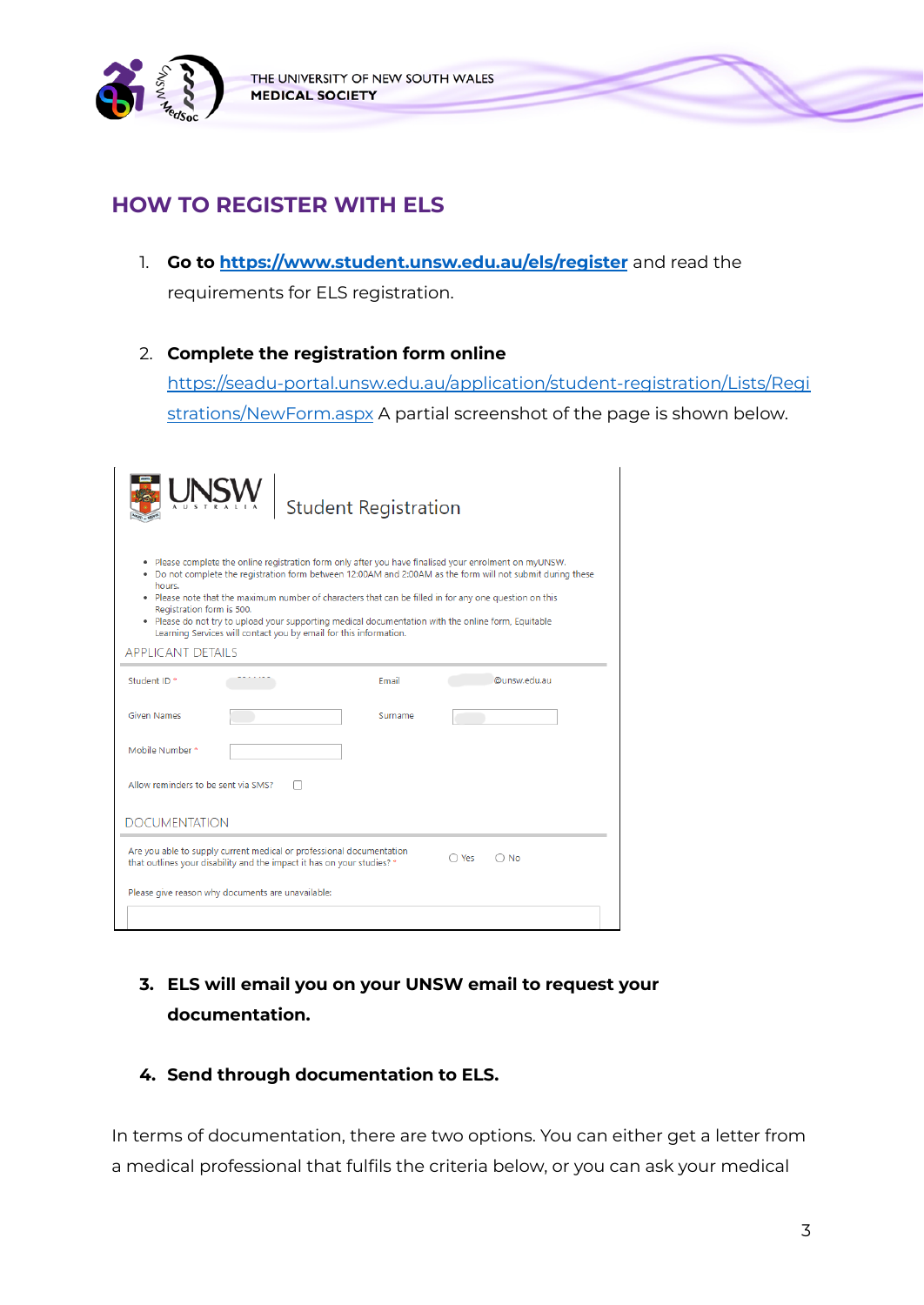

practitioner to fill out the Support [Documents](https://www.student.unsw.edu.au/node/44705) Form. This is the link:

<https://www.student.unsw.edu.au/node/44705>

All applicants must provide evidence no matter what type of disability they have.

#### **Criteria for acceptable documentation**

(as per <https://www.student.unsw.edu.au/els/register>)

Acceptable documentation MUST state:

- The **nature** and **duration** of your condition.
- Any **treatment** you are receiving.
- The **impact** the disability or circumstances are having on your studies.

Documentation MUST be:

- **Less than 2 years old**.
- In **English** (if supporting documentation is provided by an overseas practitioner and is not in English, you need to provide a NAATI-accredited translated copy: <https://www.naati.com.au/>)
- Written on a **letterhead**, **signed** and **dated** by an appropriate **medical practitioner** (e.g. GP, medical specialists, OT, psychologist or others).
- Faxed, photocopied or scanned documents will only be accepted when registering online or via email. **Original documents must be sighted** before adjustments are implemented.

Documentation from high school submitted to the Board of Studies or documents **used by other educational institutions may be sufficient if less than two years old.** However, documents sent to University Admissions Centre (UAC) are not forwarded to UNSW therefore you need to submit all relevant documentation again.

Below is a screenshot of the Support Documents Form. Bring this to your GP or other health professional to gather necessary evidence.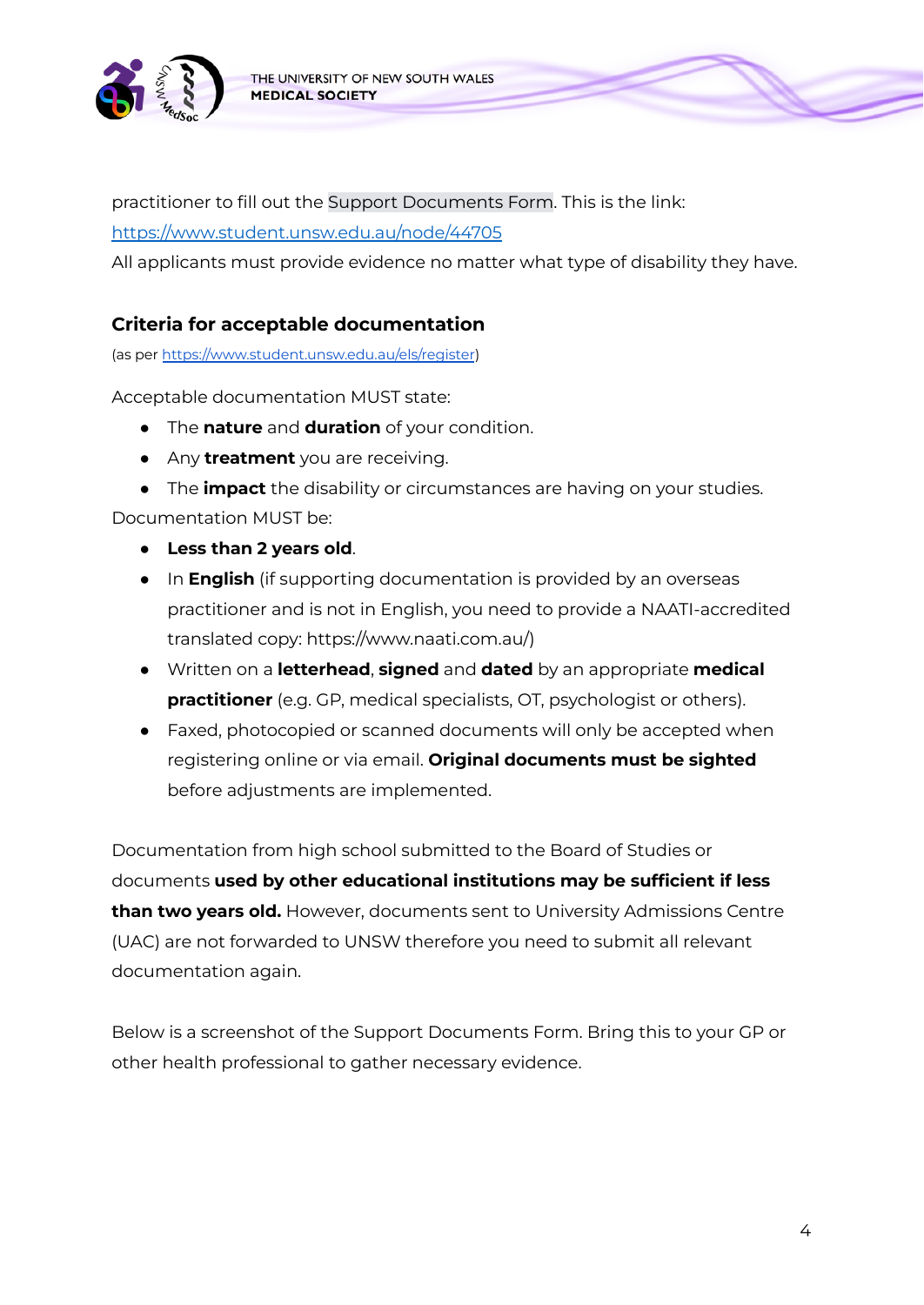

|                                                                                           | UNSW Equitable Learning Service<br>9385 4734   els@unsw.edu.au                                                                                                                                                                                                                                                                                                                                          |                                                                                                                                                                                                                                                                                                                    |
|-------------------------------------------------------------------------------------------|---------------------------------------------------------------------------------------------------------------------------------------------------------------------------------------------------------------------------------------------------------------------------------------------------------------------------------------------------------------------------------------------------------|--------------------------------------------------------------------------------------------------------------------------------------------------------------------------------------------------------------------------------------------------------------------------------------------------------------------|
|                                                                                           | <b>Health Professional Report</b>                                                                                                                                                                                                                                                                                                                                                                       | <b>Impact of Condition:</b><br>Please provide information on how the student's disability, long term illness and / or mental health                                                                                                                                                                                |
| Australia's<br>Global<br>University                                                       | for Educational                                                                                                                                                                                                                                                                                                                                                                                         | condition impact upon their study requirements. Please consider the following (as relevant to the<br>student's condition): fatigue, concentration, memory, mobility, sitting / standing tolerance, impact of<br>medication, attendance, sensory needs; participation in activities such as presentations, lab work |
|                                                                                           | Adjustments                                                                                                                                                                                                                                                                                                                                                                                             | and work-based learning environments.                                                                                                                                                                                                                                                                              |
|                                                                                           | UNSW is committed to ensuring that all students are able to participate in all aspects of University<br>life. The information provided below will assist the Equitable Learning Service to develop<br>educational adjustments to support your studies. Use the form to provide Equitable Learning<br>Services with information about your disability, long term illness and or mental health condition. |                                                                                                                                                                                                                                                                                                                    |
| be current and include:                                                                   | NB: If you are providing a letter from your practitioner / health care provider instead of this form, it must                                                                                                                                                                                                                                                                                           |                                                                                                                                                                                                                                                                                                                    |
| • Information on the condition<br>nature of the condition - permanent /<br>٠<br>temporary | • how your study may be impacted<br>providers letterhead and / or<br>provider stamp                                                                                                                                                                                                                                                                                                                     |                                                                                                                                                                                                                                                                                                                    |
| Section A: Completed by Student                                                           |                                                                                                                                                                                                                                                                                                                                                                                                         | Optional – To be completed for students who are primary carers only.<br>A primary carer provides the majority of the ongoing informal assistance to a person with a disability                                                                                                                                     |
| Family name:                                                                              |                                                                                                                                                                                                                                                                                                                                                                                                         | who has a limitation in one of the core activity areas of self-care, communication or mobility.                                                                                                                                                                                                                    |
|                                                                                           |                                                                                                                                                                                                                                                                                                                                                                                                         | This student is a primary carer. $\square$                                                                                                                                                                                                                                                                         |
| Given name:                                                                               |                                                                                                                                                                                                                                                                                                                                                                                                         | Please provide information on the impact of the student's carer responsibilities on University<br>participation:                                                                                                                                                                                                   |
| Student number:                                                                           |                                                                                                                                                                                                                                                                                                                                                                                                         |                                                                                                                                                                                                                                                                                                                    |
| adjustments for study.                                                                    | I hereby give authority for the health professional named below to release information to the<br>Equitable Learning Service relating to my health condition for the purposes of educational                                                                                                                                                                                                             |                                                                                                                                                                                                                                                                                                                    |
| Signature:                                                                                | Date:                                                                                                                                                                                                                                                                                                                                                                                                   |                                                                                                                                                                                                                                                                                                                    |
|                                                                                           | Section B: Completed by Health Practitioner/ Health Care Provider                                                                                                                                                                                                                                                                                                                                       |                                                                                                                                                                                                                                                                                                                    |
| <b>Practitioner / Provider Name:</b>                                                      | <b>Provider Stamp</b>                                                                                                                                                                                                                                                                                                                                                                                   | Any other comments?                                                                                                                                                                                                                                                                                                |
| <b>Contact Details:</b>                                                                   |                                                                                                                                                                                                                                                                                                                                                                                                         |                                                                                                                                                                                                                                                                                                                    |
| Diagnosis:                                                                                |                                                                                                                                                                                                                                                                                                                                                                                                         |                                                                                                                                                                                                                                                                                                                    |
| Nature of condition:<br>Permanent O                                                       |                                                                                                                                                                                                                                                                                                                                                                                                         | Signature of Health Professional / Practitioner:                                                                                                                                                                                                                                                                   |
| Temporary □<br><b>Expected Duration:</b>                                                  |                                                                                                                                                                                                                                                                                                                                                                                                         |                                                                                                                                                                                                                                                                                                                    |
| <b>Condition description:</b>                                                             |                                                                                                                                                                                                                                                                                                                                                                                                         | Date:                                                                                                                                                                                                                                                                                                              |
| Fluctuating $\square$                                                                     | Stable / Unchanging $\Box$<br>Degenerative $\square$                                                                                                                                                                                                                                                                                                                                                    |                                                                                                                                                                                                                                                                                                                    |
|                                                                                           |                                                                                                                                                                                                                                                                                                                                                                                                         |                                                                                                                                                                                                                                                                                                                    |

If you don't have your documents yet, still complete step one and two (registering with ELS) while you secure them.

#### **5. ELS will send you a link to book in your initial appointment.**

This appointment is to discuss your reasonable adjustments and create an Equitable Learning Plan.

**6. Attend your appointment (online or in-person)** where an Equitable Learning Facilitator will complete your registration and create an **Equitable Learning Plan** (ELP) with your reasonable adjustments. Now you can use your educational adjustments!

## <span id="page-4-0"></span>**Updating your Plan**

You do not need to re-register every year, however your Equitable Learning Advisor will regularly review your services. You might need to go for an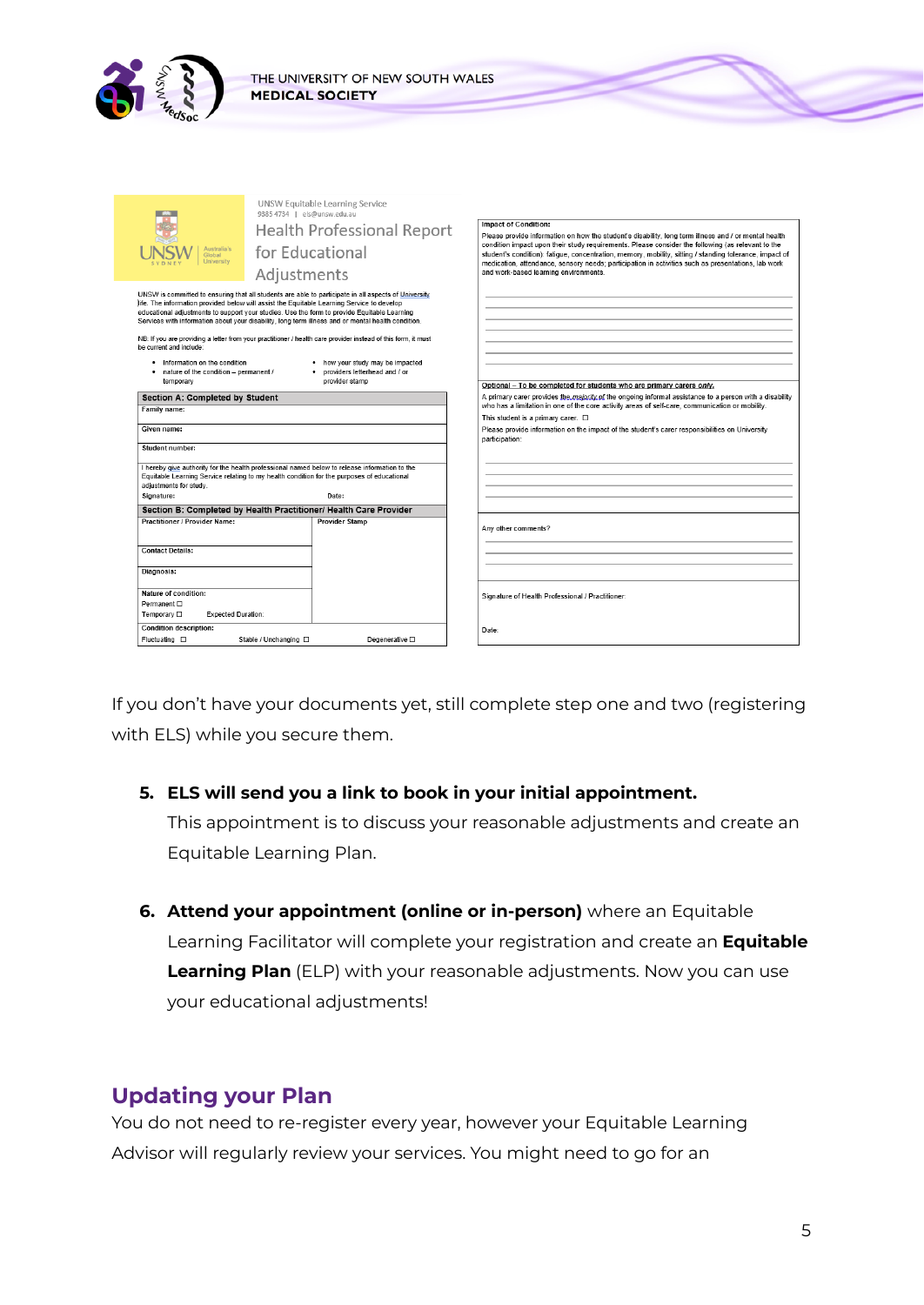

appointment to review your plan, and your advisor might ask you to provide updated documentation to receive ongoing support or make changes to your adjustments. If you have had a change of circumstances and need more support, you can always contact ELS for a meeting and/or provide updated documentation.

## <span id="page-5-0"></span>**Using Your ELP**

An Equitable Learning Plan (ELP) is a set of reasonable educational adjustments which has been developed by ELS in collaboration with you. Once you receive your ELP you should:

- Review it
- Email it to each of your course convenors at the beginning of every term. Their details can be found in the course guides or via the relevant Moodle page.

If your ELP includes an adjustment like an **extension on an assignment** you will need to:

- **● email the course convenor at least 24 hours before the deadline.**
- use respectful language, **identify the course code** and **assessment number** and **cc ELS** into the email. **Assignment extensions are not automatically applied.**

You are entitled to the provisions in your ELP. If you have any questions, please email [els@unsw.edu.au](mailto:els@unsw.edu.au)

Remember: **you can still apply for Special Consideration** if you need something that falls outside of your ELP adjustments and timings!

If you require Special Consideration related to the impact of your disability or medical condition, you can provide a specific ELS Special Consideration Form. ELS can provide a generic support document if you do not wish to disclose your condition. This can be in situations such as: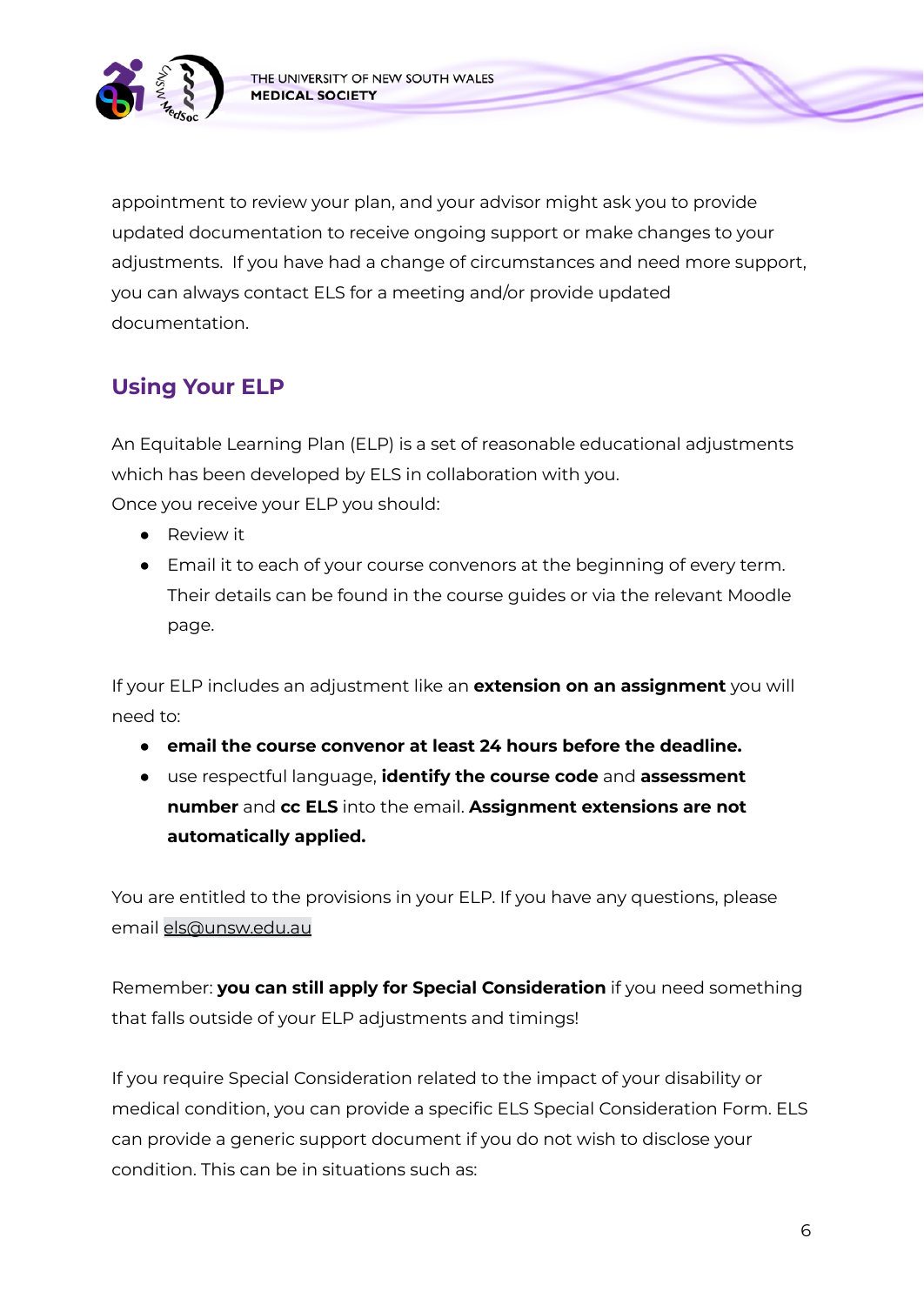

- an exacerbation of your disability
- unexpected treatment or hospitalisation
- increased caring demands for a person with disability.

## **TL; DR?**

<span id="page-6-0"></span>SHORT SUMMARY:

1. Register using online registration

form [\(https://seadu-portal.unsw.edu.au/application/student-registration/Lists/Re](https://seadu-portal.unsw.edu.au/application/student-registration/Lists/Registrations/NewForm.aspx) [gistrations/NewForm.aspx\)](https://seadu-portal.unsw.edu.au/application/student-registration/Lists/Registrations/NewForm.aspx)

2. Wait for an email from ELS, then send them supporting documentation from your health care provider, such as the Support Documents Form (<https://www.student.unsw.edu.au/node/44705>).

3. Attend an appointment with ELS to complete your registration and create your Equitable Learning Plan.

## <span id="page-6-1"></span>**Frequently Asked Questions**

## **Q:** *I have a disability, health condition or I am a primary carer, but I'm not sure what reasonable adjustments I can ask for?*

A: You should apply for adjustments that would help you best. Your health care professional may be able to suggest accommodations that would benefit you. Adjustments may include: exam adjustments, alternative formatting, note-taking, assistive technology, classwork support, etc.

Below is a list of reasonable adjustments that have been approved for med students in the past:

Classwork/Placement adjustments:

● Flexible hours/reduced daily hours attendance when unable to meet the stated participation requirements of the course.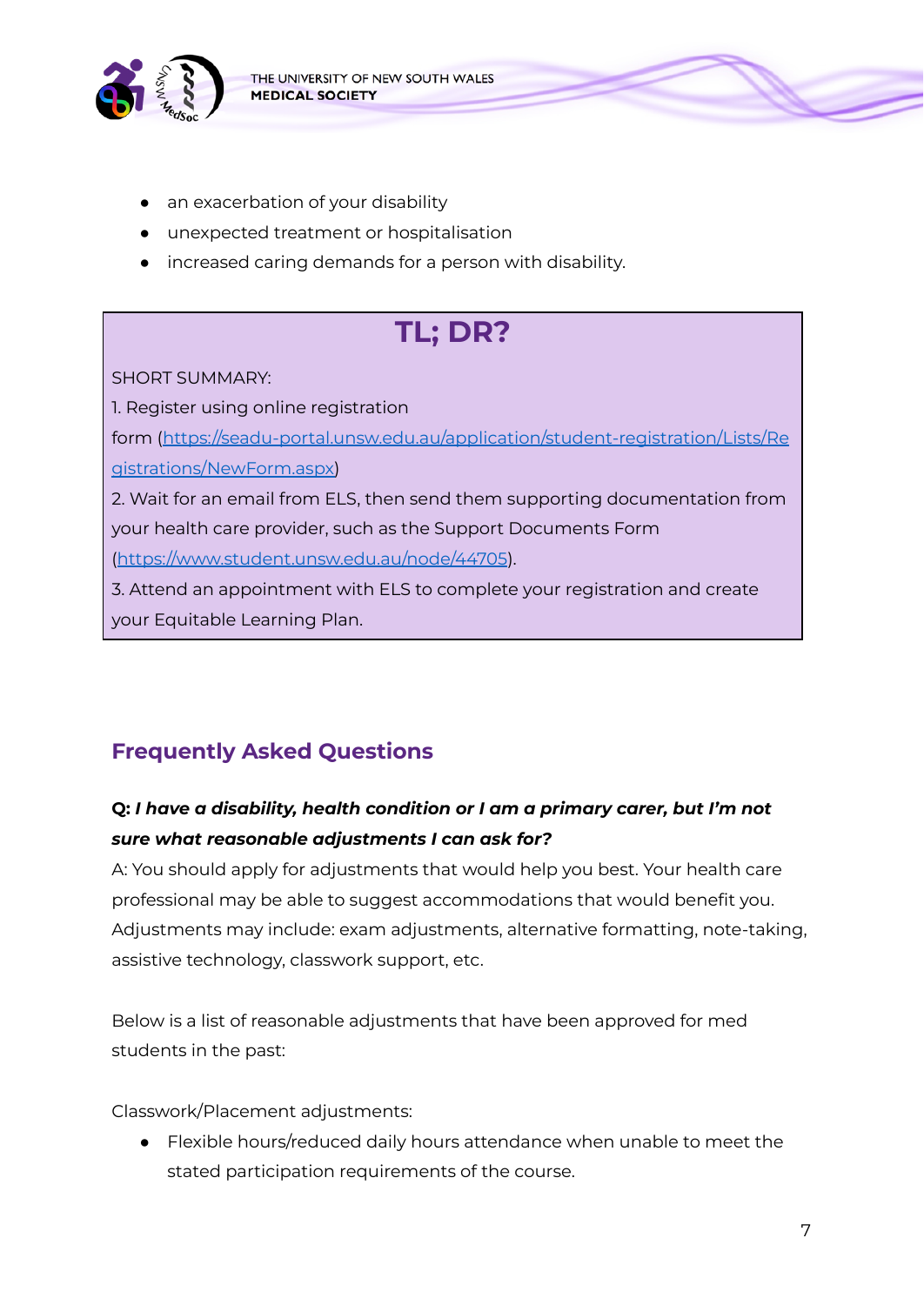

- Flexible ways to meet course requirements should be considered as a reasonable alternative assessment.
- Rest breaks allowed throughout the day.
- A placement which is closer to your home.
- You may need to arrive late, leave early, or have a break during class.
- Early access to class registration (Good for Year 4).
- A one week extension when required for individual assignments, requested at least 24 hours prior to the due date.
- Be able to have food/medication during class either inside or outside the classroom.

Exam adjustments:

- Additional time for take-home exams of under 14 days (25% or nearest full day).
- Student condition impacts their ability to take short faculty-run exams.
- 15 minutes per hour, pro rate, extra time.
	- o Extra time for exams is to be used at the student's discretion (reading, writing, resting, medical breaks).
- Snack/medication breaks in an exam.
- Alternative space for formal or faculty run exams, which can be provided in a group or single room.
- Take exam electronically instead of on paper.

This is not a comprehensive list of reasonable adjustments. If you think a specific accommodation would be appropriate for your situation, you should ask for it!

## **Q:** *Will my lecturers, tutors or supervisors (etc.) know about my condition if I apply for an ELP?*

A: The nature of your disability will not be disclosed to your lecturers, tutors or other students, or UNSW staff unless you give permission. Some of your tutors etc. may need to know about the type of support you need, however, they will only be notified after you have given your written permission.